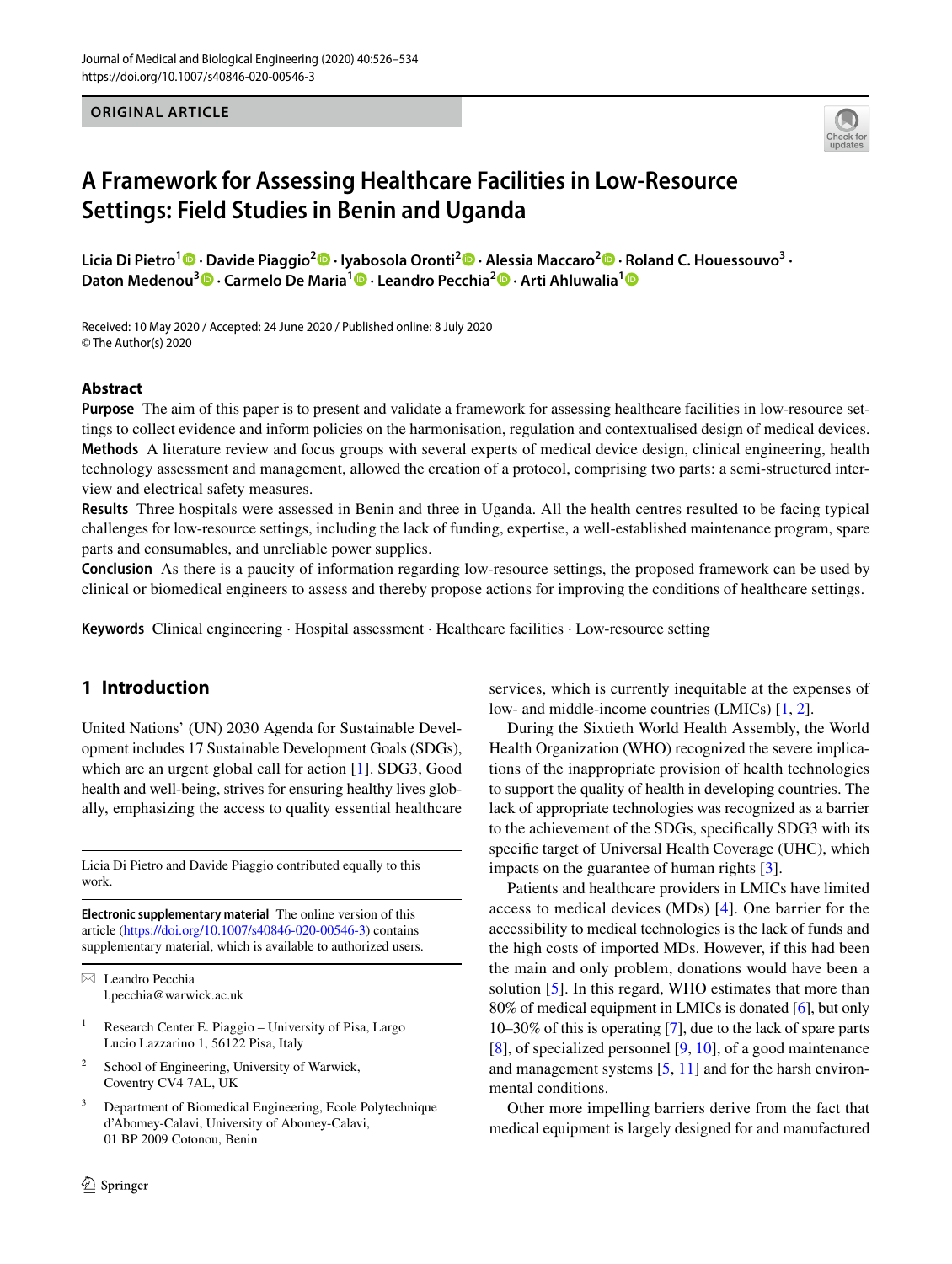in high-income countries (HIC), following good manufacturing practices, international standards and minimum requirements, optimized for well-structured facilities, resulting difficult to be implemented in low-resource settings (LRSs) [\[12\]](#page-7-11). Medical equipment is designed to operate in a clean, sterile, climate-controlled environment, with a reliable main power supply, a good maintenance system, a working supply chain and expert healthcare operators. However, in LMICs, the safe and efficient use of MDs is hindered by harsh environmental and climatic conditions (e.g., high temperatures, humidity and dust), unreliable main power supplies and poor infrastructures [[13,](#page-7-12) [14\]](#page-7-13). These conditions cause frequent failures and trigger a higher demand for spare parts, which are expensive and difficult to find, making the maintenance of MDs as problematic as their acquisition [[15\]](#page-7-14). As regards local hospitals LMICs, the challenges are exacerbated by the underlying structures of the buildings [[16–](#page-7-15)[21](#page-7-16)] (see Online material 1–3).

Given the paucity of information on the conditions of LRSs, several authors have performed reviews, interviews and observations, aimed at assessing the adequateness and appropriateness of local hospitals to deliver surgical care  $[16, 17]$  $[16, 17]$  $[16, 17]$  $[16, 17]$ , or intensive care  $[18–21]$  $[18–21]$  or to manage non-communicable diseases (NCDs) [\[22](#page-7-19)] such as hypertension [\[23](#page-7-20)]. In 2011, Hsia et al. [\[16](#page-7-15)] ran a survey based on the WHO list of essential surgical services, analysing hospitals in Kenya, Rwanda, Tanzania, Uganda and Ghana, focusing on diferent variables, including basic infrastructure, medicine storage capability and quality systems. The authors concluded that none of the analysed countries had the proper infrastructures for delivering surgical care. The same problems along with supply chain difficulties in terms of equipment and supplies, old infrastructures not big enough for the ever-growing population, a limited number of beds and monitored beds, were identifed by Albutt et al. [\[17](#page-7-17)]. They also stressed the fact

<span id="page-1-0"></span>**Table 1** Relevant data for Uganda, Benin, and Italy [[26](#page-8-2)[–29\]](#page-8-3)

that the equipment, if present, is outdated and works intermittently, lacking maintenance. In some cases, the situation is exacerbated by the diferences between rural and urban areas [[21,](#page-7-16) [22\]](#page-7-19).

Accordingly, the authors of this paper decided to implement and test a systematic framework, consisting in semistructured interviews with qualifed personnel and direct measurements campaigns, for the assessment of health centres and hospitals in LRSs, given the lack of a standard protocol and of tangible, quantifable and comparable information regarding these settings.

This paper presents the framework and its application during two feld studies performed in Uganda and Benin.

## **1.1 Two Countries of the Developing World: Uganda and Benin**

The UN created the Human Development Index (HDI) to evaluate the development of a country, based on diferent factors, including economic growth, life expectancy at birth, education and the standards of living [[24\]](#page-8-0). A developing country, or a LMIC, is a country with few resources, a low HDI compared to other countries, and a gross national income per capita (GNI) below 4035\$.

Uganda, an Eastern African country with a GNI of 620\$, and Benin, a Western African country with GNI of 870\$, are both ranked as low-income countries (LICs) and are among the 25 poorest countries in the world  $[25]$ . Table [1](#page-1-0) summarises some relevant data for both countries in comparison with a typical HIC.

#### **1.1.1 The Ugandan National Health System**

Uganda is organized into four administrative regions (i.e., Northern, Eastern, Central and Western), which are further

|                                                                         | Uganda                    | Benin                      | Italy                     |
|-------------------------------------------------------------------------|---------------------------|----------------------------|---------------------------|
| Area                                                                    | 241,037 $km^2$            | $114,763$ km <sup>2</sup>  | 301,338 $km^2$            |
| HDI                                                                     | 0.528                     | 0.520                      | 0.883                     |
| Population                                                              | 42.86 million             | 11.49 million              | 60.48 million             |
| <b>GNI</b>                                                              | 620\$                     | 870\$                      | 34,456\$                  |
| HIV <sup>a</sup> prevalence                                             | $5.7\%$ (15–49 years old) | $1.13\%$ (15–49 years old) | $0.3\%$ (15–49 years old) |
| Life expectancy at birth                                                | 60 years                  | 62 years                   | 83 years                  |
| Percentage of the population using an improved drinking<br>water source | 79%                       | 77.9% (rural and urban)    | 100%                      |
| Physicians density (physicians per 1000 inhabitants)                    | 0.09                      | 0.16                       | 3.95                      |
| Houses with centralised electricity supply                              | 22%                       | 43%                        | 100%                      |
| <b>Ouality of electricity</b>                                           | 3.43/7                    | 2.06/7                     | 5.91/7                    |
| Mobile phone subscriptions (per 100 people)                             | 57.27                     | 82.38                      | 137                       |
|                                                                         |                           |                            |                           |

a Human immunodefciency virus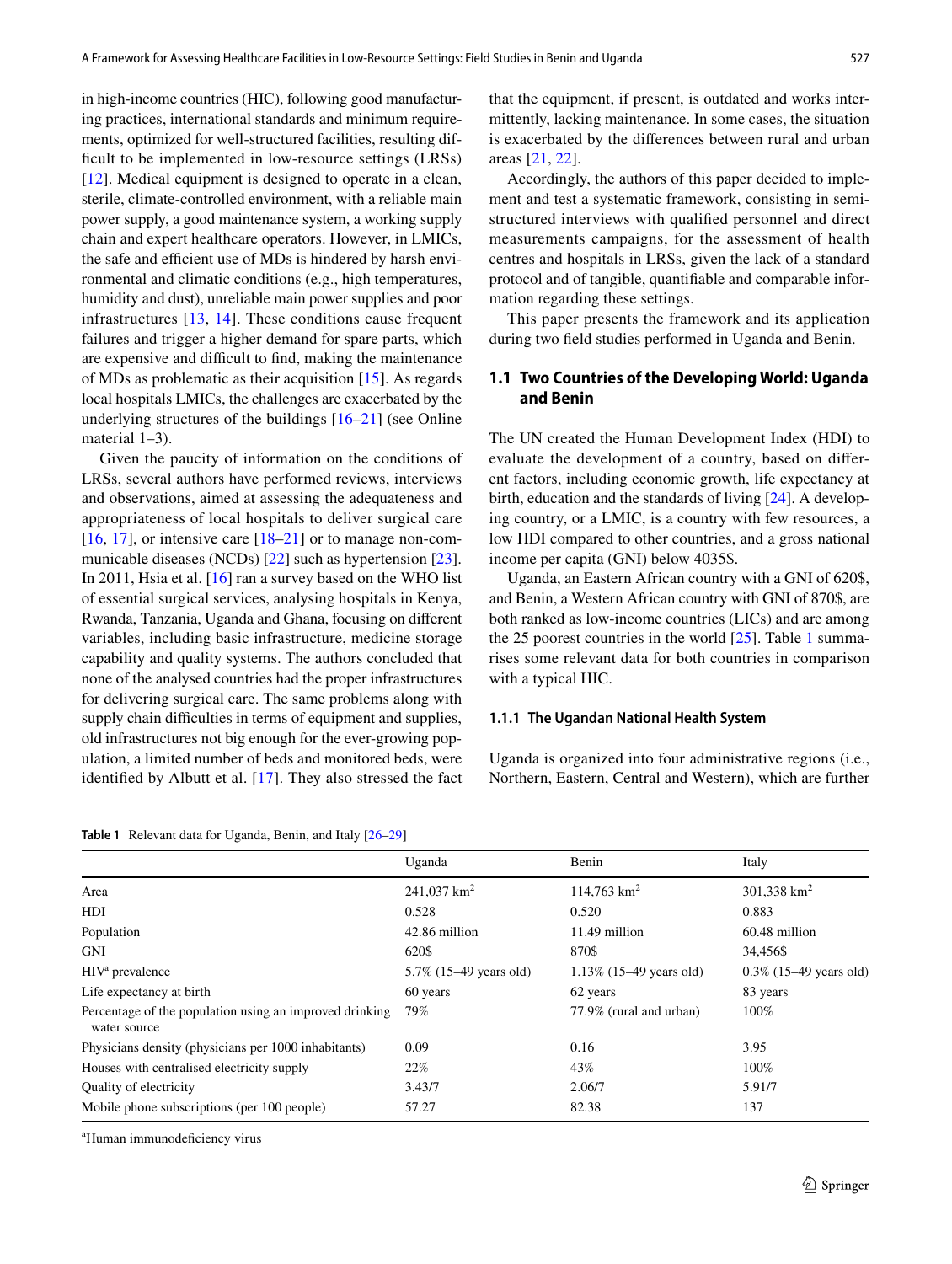divided into 134 districts and one city (the capital city of Kampala). The National Health System (NHS) in Uganda comprises both a private and a public sector. The public sector includes all Government of Uganda health facilities under the Ministry of Health (MoH), and other ministries. The private health sector, which plays an important role in the delivery of health services in Uganda, includes Private Not for Proft, Private Health Practitioners, and Traditional Contemporary Medicine Practitioners. The provision of the health system is decentralised with districts and health sub-districts playing a key role in the delivery and management of health services at those levels. The health services are structured into National Referral Hospitals (NRHs) and Regional Referral Hospitals (RRHs), Fourth level General Hospital Health Centres (HCs), Third level HCs, Second level HCs, and Village Health Teams [\[30](#page-8-4)].

### **1.1.2 The Beninese National Health System**

Benin is divided into 12 departments, 77 communes, and 546 districts, all referring to 34 sanitary zones. Its most important departments are Oumé, with the official capital (Porto-Novo), and Littoral, where the economic and administrative capital (Cotonou) is located.

Specifcally, also for Benin, the NHS is decentralised, based on a pyramidal structure comprising of 3 levels:

- central: the MoH and General Secretariat are in charge of defning policies, strategies and directives;
- intermediate: the Departmental health directorates are in charge of implementing and coordinating the governmental health policies;
- peripheral, including Health zones, Commune Health Centres, village health units and private hospitals, which are the operational units.

The multifaceted realities of the departments are difficult to map out and present diferences, mainly between the north

<span id="page-2-0"></span>

and the south of the country. In addition to the ordinary health structures, there are numerous vocational hospitals spread around the country [\[31](#page-8-5)].

# **2 Methods**

### **2.1 Selection of Health Facilities**

Benin and Uganda were selected as first destinations, because of our previous experiences and the networks. Local contacts were able to link us with the hospitals, where we performed our assessment.

The selected health structures were:

- Kawolo General Hospital (Buikwe, Uganda) (H1)
- Mengo Hospital (Kampala, Uganda) (H2)
- Naguru General Hospital (Kampala, Uganda) (H3)
- Hôpital La Croix (Zinviè, Benin) (H4)
- Centre Hospitalier Universitaire (CHU) de Zone Suru-Léré (Cotonou, Benin) (H5)
- CHU de Zone d'Abomey Calavi (Abomey Calavi, Benin) (H6)

### **2.2 Questionnaire Preparation and Validation**

The questionnaire was drafted during focus groups among experts of medical device design, contextualised design, health technology assessment and management and clinical engineering (see Fig. [1](#page-2-0)). During these focus groups, relevant literature was used and integrated by the experts' knowledge to defne the diferent questions and sections of the questionnaire: in particular, the sections on the general characteristics of the facility, electrical access, human resources and facility environment were based on Refs. [[32,](#page-8-6) [33\]](#page-8-7), those on medical electrical equipment on Refs. [[34,](#page-8-8) [35](#page-8-9)] and the one on patient data management on Ref. [\[31](#page-8-5)].

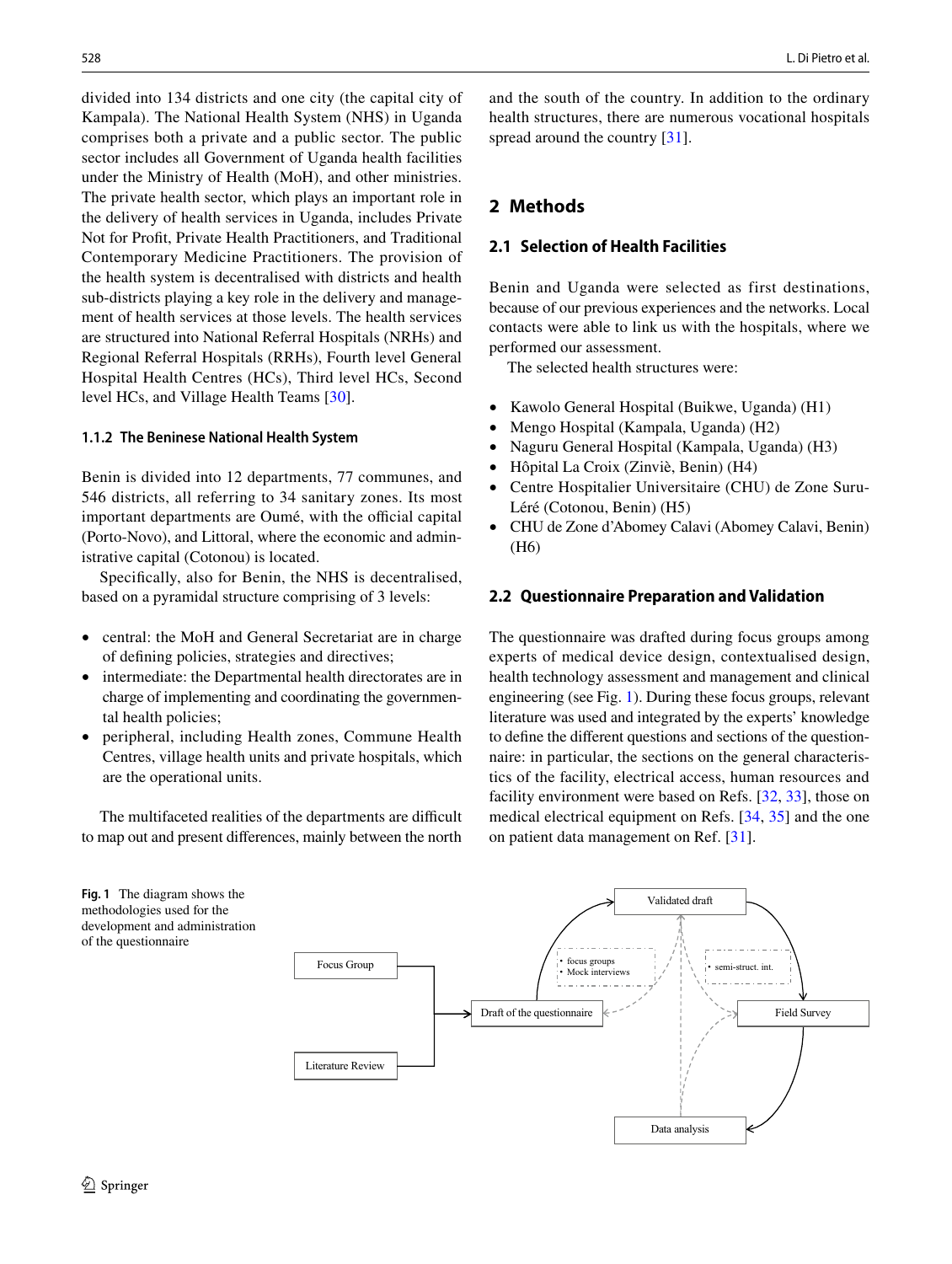At frst, the questionnaire was conceived to be online, but we realised that more relevant information could be captured if it was administered in person as a semi-structured interview (see Online material 4). The frst draft of the questionnaire was circulated among the participants of the frst focus group, for internal validation and possible corrections. Once the fnal version was ready, it was tested for further validation on an anaesthesiologist with working experience in hospitals in Sierra Leone (with Emergency).

# **2.3 Electrical Safety Measures**

Electrical safety measures were carried out in accordance with IEC 62353-2015, using an electrical safety analyser (ESA620) by Fluke (see Online material 5). The MDs analysed were selected depending on availability at the health centres at the time of the assessment. Our inspection protocol included:

- Voltage and earth check on the main power supply;
- Visual inspections to check the integrity of the devices, the cables and the accessories;
- Protective earth measurement;
- Insulation resistance measurement;
- Leakage currents measurement;
- Functionality tests (e.g., ECG wave simulation).

# **3 Results**

# **3.1 Questionnaire**

The fnal questionnaire (see Online Material 6) consisted of 71 questions, organised in 9 sections: Introduction and Authorisation, Personal Information, Facility Information, Facility general characteristics, Electrical Access, Human Resources, Facility Environment, Medical Electrical Equipment, and Database. The questions were of diferent type (e.g., Yes/No, multiple choice etc.) and part of them was quantitatively assessing some dimensions, others were assessing how some dimensions were perceived by the interviewee. The latter had six possible answers, based on a 5-step Likert-type scale, i.e., "Very low", "Low", "Middle", "High", "Very high", "Do not know".

The six interviewees, one per hospital, were all males (21–50 years old), had a college or university degree and were 4 biomedical engineers, 1 medical doctor and 1 nurse. All had been working in those roles for an average of 7 years.

### **3.1.1 General Information About the Facility**

All the assessed hospitals are public and third-level structures (urban), but the one in Zinviè, which is private and a second-level structure (semi-urban). All the hospitals rely on piped water, but H1, which relies on tanker water (also available in H2, H3 and H6), or water from a well (also available in H4, H6). H1 also has structures for collecting rainwater. Only some of the structures have a functioning landline telephone (H2, H3, H5). Other basic facilities are: a mobile phone (H1, H2, H3, H5), a short wave radio (H2), a computer (all but H4), an internet service (H2, H3, H5, H6), an ambulance (all but H5). As regards the access to electricity, all the hospitals can rely on the central supply, most of them have a generator (H1, H2, H4, H5, H6) and some of them have a solar electric system (H1, H2, H6) (see Table [2](#page-3-0) for further information). All the hospitals reported a certain degree of incompatibility among the local sockets and the plugs of donated MDs (see Fig. [2\)](#page-4-0).

### **3.1.2 Human Resources**

All the facilities reported a chronic lack of doctors (1 for more than 30 patients), clinical officers (1 for more than 30 patients), of nurses (with an average of 1 nurse per 20

<span id="page-3-0"></span>**Table 2** Summary of the information and the ratings of the electrical access, reliability, and safety

| Hospital       | Power<br>outages per<br>month | Rating of the access<br>to the main source of<br>electricity | Rating of the quality<br>and reliability if the<br>electricity of the<br>facility | Available and func-<br>tional systems for<br>electrical safety | Rating of the electri-<br>cal safety in the<br>facility | Rating of the compat-<br>ibility of the working<br>voltage and frequency<br>required for the MDs<br>and those available at<br>of the facility |
|----------------|-------------------------------|--------------------------------------------------------------|-----------------------------------------------------------------------------------|----------------------------------------------------------------|---------------------------------------------------------|-----------------------------------------------------------------------------------------------------------------------------------------------|
| H1             | $4 - 6$                       | Acceptable                                                   | Poor                                                                              | EG                                                             | Poor                                                    | Good                                                                                                                                          |
| H <sub>2</sub> | $1 - 3$                       | Acceptable                                                   | Very good                                                                         | EG, EN, IT                                                     | Good                                                    | Very good                                                                                                                                     |
| H <sub>3</sub> | $1 - 3$                       | Good                                                         | Acceptable                                                                        | EG. EN. IT                                                     | Very good                                               | Good                                                                                                                                          |
| H4             | $10+$                         | Poor                                                         | Poor                                                                              | EG. EN                                                         | Acceptable                                              | Poor                                                                                                                                          |
| H <sub>5</sub> | $10+$                         | Good                                                         | Poor                                                                              | EG, EN, IT                                                     | Acceptable                                              | Very good                                                                                                                                     |
| H <sub>6</sub> | $10+$                         | Acceptable                                                   | Acceptable                                                                        | EG, EN                                                         | Good                                                    | Very good                                                                                                                                     |

*EG* electrical grounding, *EN* equipotential node, *IT* isolation transformer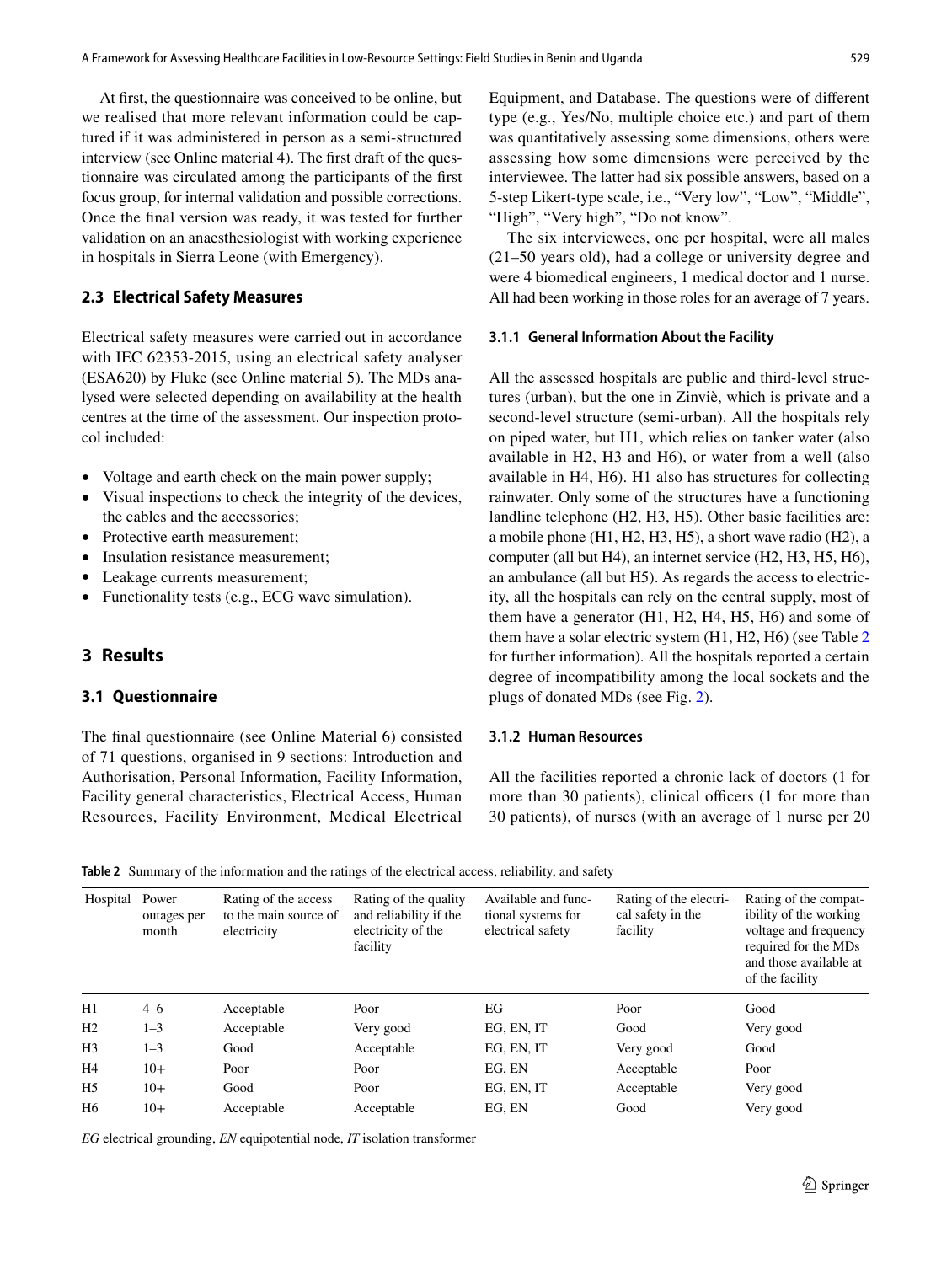

<span id="page-4-0"></span>**Fig. 2** The compatibility between the local sockets and the plugs of donated medical devices for Uganda and Benin

<span id="page-4-1"></span>**Table 3** The ratings of the insulation or distance of the structures from undue noise, dust, foul odors and smoke

| Hospital       | Undue noise | Smoke      | Dust       | Foul odours |
|----------------|-------------|------------|------------|-------------|
| H1             | Very poor   | Very poor  | Very poor  | Very poor   |
| H <sub>2</sub> | Very poor   | Very poor  | Very poor  | Acceptable  |
| H <sub>3</sub> | Very poor   | Very poor  | Very poor  | Very poor   |
| H4             | Acceptable  | Acceptable | Poor       | Acceptable  |
| H <sub>5</sub> | Good        | Good       | Acceptable | Good        |
| H6             | Good        | Poor       | Acceptable | Good        |

patients), and laboratory technicians. In general, most of the interviewees judged this situation as "poor" or "very poor".

### **3.1.3 Facility Environment**

In general, most of the facilities were judged by the interviewee as poorly insulated or distant from dust, smoke, and undue noise. A better situation was found regarding the insulation or distance from foul odours, the lighting, and the adequateness of ventilation (see Table [3\)](#page-4-1). Similarly, the disposal of diferent kinds of waste (e.g., non-risk waste, infectious waste, sharps etc.) was mostly rated as "very good", apart from H1, for which it was rated as "very poor". All the hospitals' environments are cleaned 5+times per week.

### **3.1.4 Medical Electrical Equipment, Maintenance, and Management**

Figure [3](#page-5-0) shows the distribution of essential MDs and services within the six hospitals. The list is ordered from the least available piece of equipment to the most available one. Complex devices like colonoscopes, mammographs, CTscanners and X-Ray machines are a rare fnd, compared to blood pressure machines, thermometers, pulse-oximeters, scales, and patient monitors.

All the hospitals have a biomedical engineering department, except H1 and H4. The approach to medical device maintenance varies depending on the facility. Most of the structures that have a biomedical engineering department are in charge of the preventive and the corrective maintenance (H2, H5, H6), with the exception of H3 that only follows corrective maintenance practices. However, the structures that do not have a biomedical engineering department (H1, H4) are only relying on on-call biomedical engineers/technicians, thus following only corrective maintenance practices.

The most recurrent problematics resulted to be the lack of funding, of essential medical device, of spare parts and consumables, of expertise. One of the hospitals (H1) also denounced the inexistence of a policy regulating the donation of MDs.

As regards the management, all the hospitals but one (H4) have a form of inventory: 3 hospitals have a paper-based one (H1, H2, H3) and 2 have or are transitioning to a computerised one (H5, H6). The most recorded information regards the year of manufacture, the type, the serial number, the year of acquisition, the class function, the date of service, the routine servicing, the reason for acquisition and the technical characteristics.

### **3.2 Electric Safety Measurements**

We were able to perform these measurements in 4 hospitals (1 in Uganda, 3 in Benin). As regards the intensive care unit of H2, the inspected sockets were up to standards (voltage on the mains of 238 V; voltage between the neutral and the ground of 0.2 V). In H2, out of the fve tested devices (i.e., 1 defbrillator, 3 patient monitors and 1 ECG), two of the patient monitors $1,2$  did not pass visual inspection because they were lacking respectively the blood pressure cuf, the ECG cables and the power cable, and the ECG cable. Moreover, the ECG cables of the defibrillator<sup>3</sup> were not working, in fact, when inputting a simulated signal nothing was showing on the screen. All the other devices passed the inspection. Table [4](#page-5-1) reports the fndings on electrical safety.

As regards H4, the Hôpital La Croix in Benin, the sockets of the surgical room we inspected were up to standards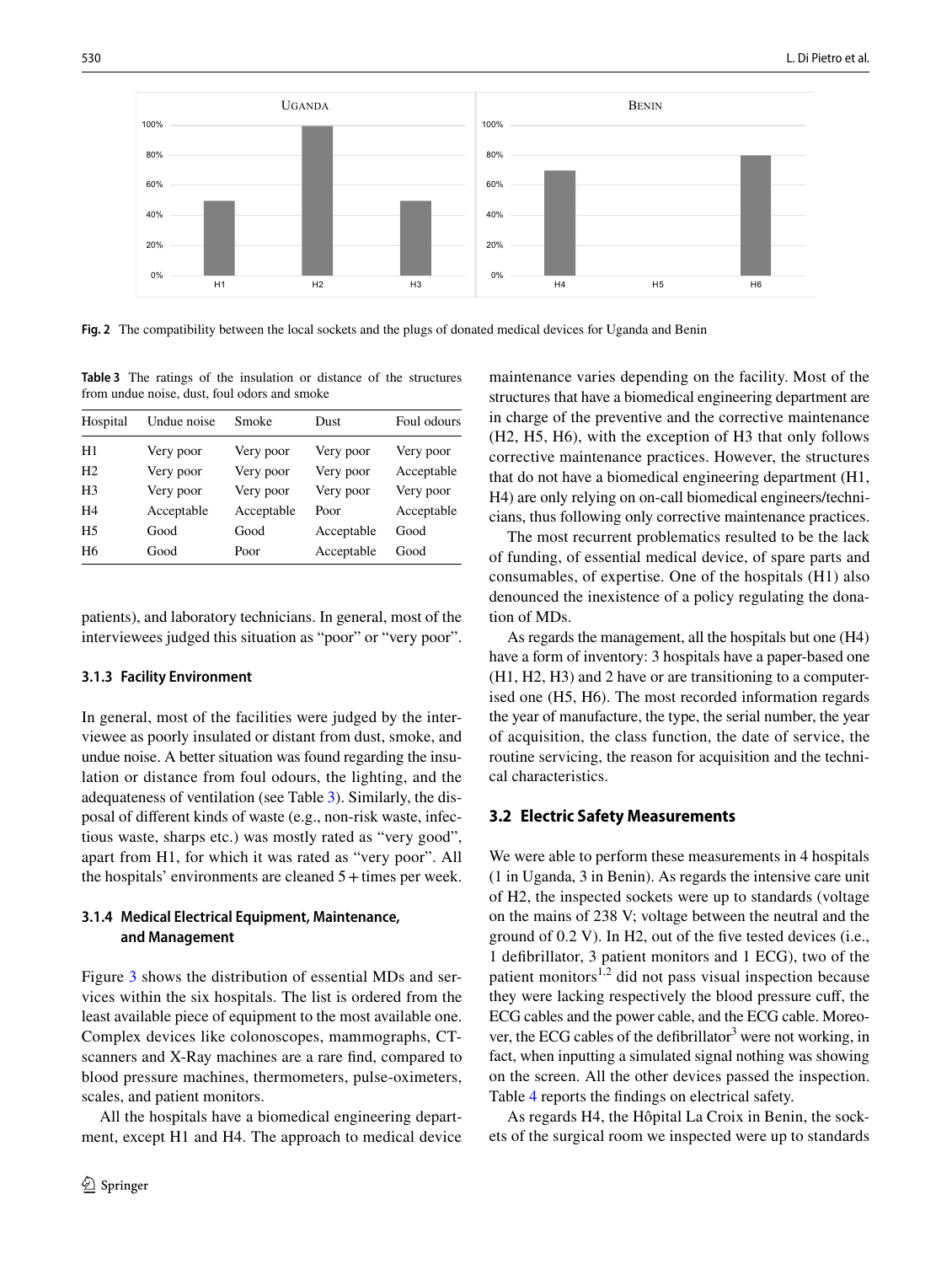<span id="page-5-0"></span>**Fig. 3** The distribution of essential MDs and services within the 6 hospitals. The ranges were substituted with the average value. The value 10 stands for 10 or more. Red circles individuate a low availability of the MD, yellow circles a medium availability, and green circles a high availability

| Country                                |           | Uganda         |                               | Uganda          |                          | Uganda          |                | <b>Benin</b>    |                   | <b>Benin</b>    | <b>Benin</b>             |                |
|----------------------------------------|-----------|----------------|-------------------------------|-----------------|--------------------------|-----------------|----------------|-----------------|-------------------|-----------------|--------------------------|----------------|
| <b>Hospital</b>                        | H1        |                | H <sub>2</sub>                |                 | H <sub>3</sub>           |                 | H <sub>4</sub> |                 | H <sub>5</sub>    |                 | H <sub>6</sub>           |                |
| Colonoscope                            |           |                | $0$ $\bullet$                 | 1               | n                        | $\Omega$        | D              |                 | $0$ $\bullet$     | $\Omega$        | $\bullet$                | $\Omega$       |
| Mammograph                             |           |                | $0$ $\bullet$                 | 0               | $\bullet$                | 1               |                |                 | $0$ $\bullet$     | $\Omega$        | C                        | $\mathbf 0$    |
| CT-scanner                             |           |                | $0$ $\bullet$                 | 1               | $\overline{\phantom{a}}$ | 1               | D              |                 | $0$ $\bullet$     | $\overline{0}$  | O                        | 0              |
| Gastroscope                            |           |                | $0$ $\bullet$                 | $\mathbf{1}$    | $\subset$                | $\overline{2}$  | D              |                 | $0$ $\bullet$     | $\overline{0}$  | $\bullet$                | 0              |
| Infant reanimation centre              |           |                | $0$ $\bullet$                 | 0               | ∩                        | 1               |                |                 | $0$ $\bullet$     | 1 <sup>1</sup>  | $\qquad \qquad \Box$     | 1              |
| X-Ray Machine                          |           | 1 (            |                               | 3               |                          | 1               |                | $\mathbf{1}$    |                   | 1               | Œ                        | 1              |
| Ambulance                              |           |                | $0\bigcirc$                   | 3               | ×,                       | 1               |                | 2 <sub>1</sub>  |                   | 0               |                          | $\overline{2}$ |
| Defibrillator                          |           | 2              | $\bigcirc$                    |                 | 4 NA                     |                 |                | 31              |                   | $\overline{2}$  | O                        | $\mathbf{0}$   |
| Ventilator ICU                         |           |                | $0\circ$                      | 4               | œ                        | 8 <sub>1</sub>  | ◆              |                 | $\circ$ $\bullet$ | $\overline{2}$  |                          | 1              |
| Hemocytometer                          |           | 1              |                               | 4               |                          | 1               |                |                 | $8^\circ$         | 4               |                          | 1              |
| Ultrasound machine                     |           |                | $\overline{0}$ $\overline{0}$ | 8               | ۰                        | $\overline{2}$  | O              | 4(              |                   | $\mathsf{2}$    | C                        | 3              |
| Oxygen systems/cylinders               | ◠         | $10$ $\odot$   |                               | 10 <sup>1</sup> | $\hspace{0.1cm} \bullet$ | 1               | n              | 0 <sub>0</sub>  |                   | 0               | $\hspace{0.1cm} \bullet$ | 0              |
| Syring pump                            |           | $\mathbf 0$    | $\bigcirc$                    | 8               | ∩                        | 0               | ∩              | $\overline{2}$  |                   | 8               |                          | 8              |
| Autoclave for sterilisation            |           | $\overline{2}$ |                               | 8               |                          | 10              |                |                 | $2^{\circ}$       | 4               |                          | 1              |
| Operating theatre with basic equipment | $\bullet$ | 3              |                               | 8               | n                        | 3               |                | 8 <sub>l</sub>  | D                 |                 | $3\bullet$               | $\overline{2}$ |
| Suction pump                           | O         | 1              |                               | 8               |                          | 10 <sup>1</sup> |                | $\Omega$        | ◯                 | 8               |                          | 1              |
| Infant warmer                          |           | $\overline{0}$ |                               | 8               |                          | 8               | ∩              | $\overline{4}$  |                   | 8               |                          | 0              |
| Anasthetic machine                     |           | $\mathbf{1}$   |                               | 10              | $\subset$                | 8               | ∩              |                 | $0$ $\bullet$     | $\overline{2}$  | O                        | 8              |
| Fetal monitor                          |           | $\mathbf{1}$   |                               | 8               |                          | 10 <sup>1</sup> | $\bullet$      | $\overline{0}$  | $\bigcirc$        | 8               |                          | $\overline{2}$ |
| Neonatal incubator                     |           | 8              |                               | 10              | n                        | 1               |                | 3               | ∩                 | 4               | ∩                        | 4              |
| ECG machine                            |           |                | $\overline{0}$                | 4               |                          | 8               |                | 10 <sup>1</sup> |                   | 8               |                          | $\overline{2}$ |
| Patient monitor                        |           | 1              |                               | 10              | ∩                        | 10 <sup>1</sup> |                | 10 <sup>1</sup> |                   | 8               |                          | 10             |
| Scale for adult                        |           | 0              |                               | 10              | O                        | 10              |                | 10 <sup>1</sup> |                   | 10 <sup>1</sup> |                          | 10             |
| Scale for newborns                     |           | 0              |                               | 10              | ◯                        | 10              | ⌒              | 10              | ۰                 | 10              |                          | 10             |
| Pulsoximeter                           |           | $\overline{2}$ |                               | 10              | 0                        | 10              | $\bigcirc$     | 10              |                   | 10 <sup>1</sup> |                          | 10             |
| Thermometer                            |           | 8              |                               | 10              | $\subset$                | 10 <sup>1</sup> |                | 10              |                   | 10              |                          | 10             |
| Blood pressure machine/cuff            |           | 10             |                               | 10              |                          | 10 <sup>1</sup> |                | 10              |                   | 10              |                          | 10             |

<span id="page-5-1"></span>**Table 4** The report of the electric safety measurements done in Mengo Hospital Intensive Care Unit (H2)

| Hospital       | Equipment                     | Protective<br>earth (ohm) | Insulation | Leakage current |           |          |       |                  |           |
|----------------|-------------------------------|---------------------------|------------|-----------------|-----------|----------|-------|------------------|-----------|
|                |                               |                           | Mains-PE   | AP-PE           | Mains-AP  | Mains-NE | AP-NE | Equipment        | AP        |
| Mengo Hospital | Defibrillator <sup>3a</sup>   | NC                        | Infinite   | NA              | <b>NA</b> | NA       | NA    | 0.2 <sup>b</sup> | $5.4^{b}$ |
|                | Patient monitor <sup>2</sup>  | 0.075                     | Infinite   | NA              | NA        | Infinite | NA    | <b>NA</b>        | NA        |
|                | Patient monitor <sup>1a</sup> |                           |            |                 |           |          |       |                  |           |
|                | Patient monitor               | 0.065                     | Infinite   | Infinite        | Infinite  | Infinite | -     | 0.3              | 5.2       |
|                | ECG Edan SE 1200 express      | 0.043                     | Infinite   | 100.6           | Infinite  | Infinite | 100.7 | 0.2              | 8.8       |

*NC* meaning normal conditions, *PE* means protective earth, *AP* applied part, *NE* equipotential node

a Denotes devices that did not pass completely or partially the inspection

b Denotes measures that were taken on ECG cables as applied parts

(voltage on the mains of 240 V; voltage between the Neutral and the Ground of 2.6 V).

H6 had functional sockets in the ambulatory, however the maintenance lab and two surgical theatres had no ground, with voltages between the neutral and the ground of 89.9–134.5 V. Throughout the diferent buildings we noticed that the grounding system was a common problem, along with the inversed polarity of the sockets. In H5, all the inspected departments (i.e., Biochemistry, Haematology, HIV lab, new equipment room) presented troubles with the earth system (with voltages between the Neutral and the Ground between 8 and 43 V), but the department of radiology. The report can be seen in Table [5.](#page-6-0)

# **4 Discussion and Conclusions**

This paper introduces a framework to assess clinical locations, specifcally in LMICs, through a semi-structured interview and electrical safety measures. Such a framework, tested in Uganda and Benin, is crucial for mapping out the diferent realities of healthcare locations of LRSs.

Many developing countries still lack access to MDs and equipment that are appropriate for their specifc clinical needs because of poor regulatory controls [[36\]](#page-8-10). More importantly, what they do have is often inappropriate due to a mismatch between working conditions and design constraints.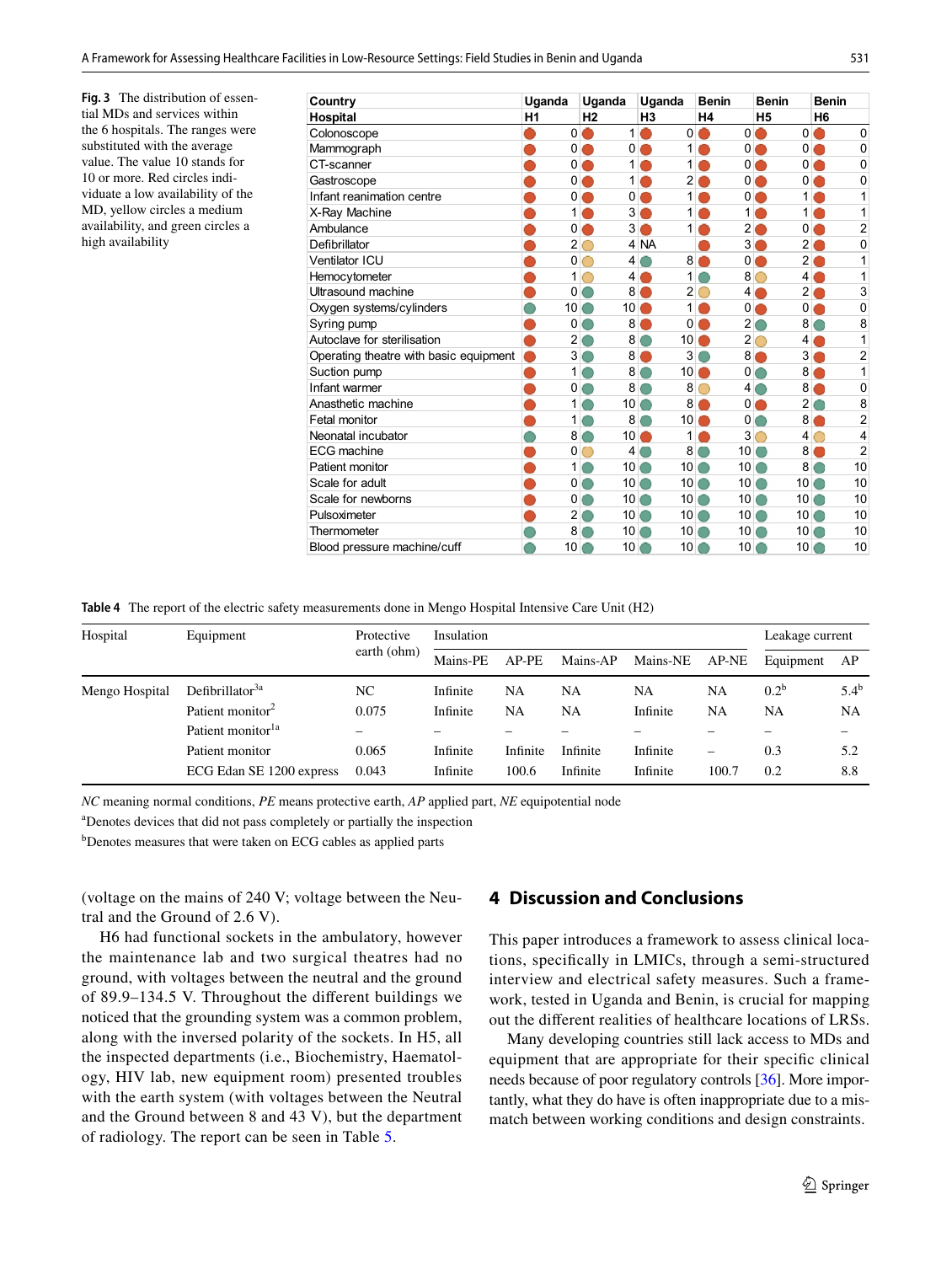| Hospital            | Equipment                    | Protective<br>earth (ohm) | Insulation | Leakage current |          |          |          |           |           |
|---------------------|------------------------------|---------------------------|------------|-----------------|----------|----------|----------|-----------|-----------|
|                     |                              |                           | Mains-PE   | AP-PE           | Mains-AP | Mains-NE | AP-NE    | Equipment | AP        |
| Hôpital la croix    | Patient monitor              | $1.23^{\rm a}$            | Infinite   | 98.4            | Infinite | Infinite | 98.2     | 0.2       | 7.7       |
| Chu d'abomey Calavi | ECG Schiller AT 102          | $0.126^{\rm a}$           | Infinite   | 96.2            | Infinite | Infinite | 96.2     | 0.1       | 20.7      |
|                     | Patient monitor <sup>b</sup> | 1.7 <sup>a</sup>          | Infinite   | Infinite        | Infinite | Infinite | Infinite | 0.5       | 3.8       |
|                     | Bionet fetalcare ECG         | $0.34^{\rm a}$            | Infinite   | Infinite        | Infinite | Infinite | Infinite | 0.65      | 0.5       |
| Chu Suru-Lére       | Biobase Centrifuge           | $0.125^{\rm a}$           | Infinite   | Infinite        | Infinite | Infinite | Infinite | 0.5       | NA        |
|                     | Mindray Bs200 Analyzer       | $0.633^a$                 | Infinite   | Infinite        | Infinite | Infinite | Infinite | 34.2      | <b>NA</b> |
|                     | Heamatology analyser         | 0.073                     | Infinite   | Infinite        | Infinite | Infinite | Infinite | 0.2       | <b>NA</b> |
|                     | Sysmex coagulation system    | $0.166^{\rm a}$           | Infinite   | Infinite        | Infinite | Infinite | Infinite | 0.7       | <b>NA</b> |
|                     | Patient monitor              | NC                        | Infinite   | 99.5            | Infinite | Infinite | Infinite | 0.9       | 8         |
|                     | Aspel ECG                    | NC                        | Infinite   | Infinite        | Infinite | Infinite | Infinite | 0.2       | 18.6      |

<span id="page-6-0"></span>**Table 5** The report of the electric safety measurements done in Benin (H4, H5, H6)

*NC* meaning normal conditions, *PE* means protective earth, *AP* applied part, *NE* equipotential node

a Denotes the measures not respecting the standard

<sup>b</sup>Denotes the devices for which no electrodes were available

In Africa, for example, competent authorities, who control the quality and safety of MDs, often lack adequately trained staff for consultation  $[37]$  $[37]$  due to limited human capacity in Biomedical Engineering [[38](#page-8-12)].

We believe that the problem of existing standards is that of generalism, or of a non-inclusiveness, which does not take into consideration all the specifc realities and that, for this reason, is not reachable by them. This dilemma, however, can be addressed with an inductive method, which, by examining specifc situations, can inform the writing of new regulations and standards that are more inclusive and universally applicable. It is only by studying and taking into account diferent contexts and types of users that the design of a safe and high-quality medical device for low-resource settings can be successful [[39](#page-8-13)]. It is true that many challenges are common to these settings, but it is also true that each of them has its own identity and peculiarities. According to this, open-source and collaborative methods have the potential to improve the design of needs-based MD, offering specific solutions to problems not properly considered by current standards, oriented to well-structured healthcare environments. When properly deployed, the open design paradigm has the potential to increase access to medical technologies, reducing the management, maintenance, and repair costs due to the openaccess of device blueprints [\[40\]](#page-8-14).

In this context, UBORA, the open Biomedical Engineering e-platform for collaborative design, can be efectively used to develop safe and efective MDs, and the relative spare parts [\[41](#page-8-15)], the analysis of the technical needs, the risk management process, legal aspects, safety criteria and performance data, fundamental for maintaining the compliancy of the repaired devices with the medical device regulation [\[42\]](#page-8-16).

As shown by the results of the questionnaire, all the analysed facilities are inefficiently built, with poor isolation from foul odours, smog and undue noises, and unstable and unsafe power supplies. The scarcity of essential MDs, spare parts and consumables, together with a poor maintenance system, bolstered by the chronic lack of biomedical engineers, technicians and healthcare personnel (from nurses to specialised doctors), hinders the safe and efficient care of patients, impeding universal health coverage.

The electrical safety measurements confrmed the results of the questionnaire, highlighted the common issue of too high protective earths of some MDs, and, above all, clearly proved that in Benin there are problems with the grounding systems.

One limitation of the study is that it was not always possible to test MDs, because of the lack of authorisation or because they were all being used for the care of patients.

Nevertheless, the availability of the technical staf, who allowed the measurements and the interviews on the feld, made us understand the urgency for the locals of the problems highlighted in this paper. Therefore, this study is an important starting point to frame the problem and present the framework which favoured a thorough investigation in the feld and facilitated the subsequent processing of the data, showing itself a suitable, exportable and repeatable tool to offer an overview of healthcare locations in specific contexts. The study will be expanded to include more hospitals around Uganda, Benin and other LMICs in order to provide the basis for promoting awareness of the issues they face and towards global policy changes for health equity.

**Acknowledgements** The authors would like to acknowledge all the interviewees and all the locals who helped in making this possible. Special thanks go to Joshua Kiberu, Ambrose Ziwage, Marius Yabi,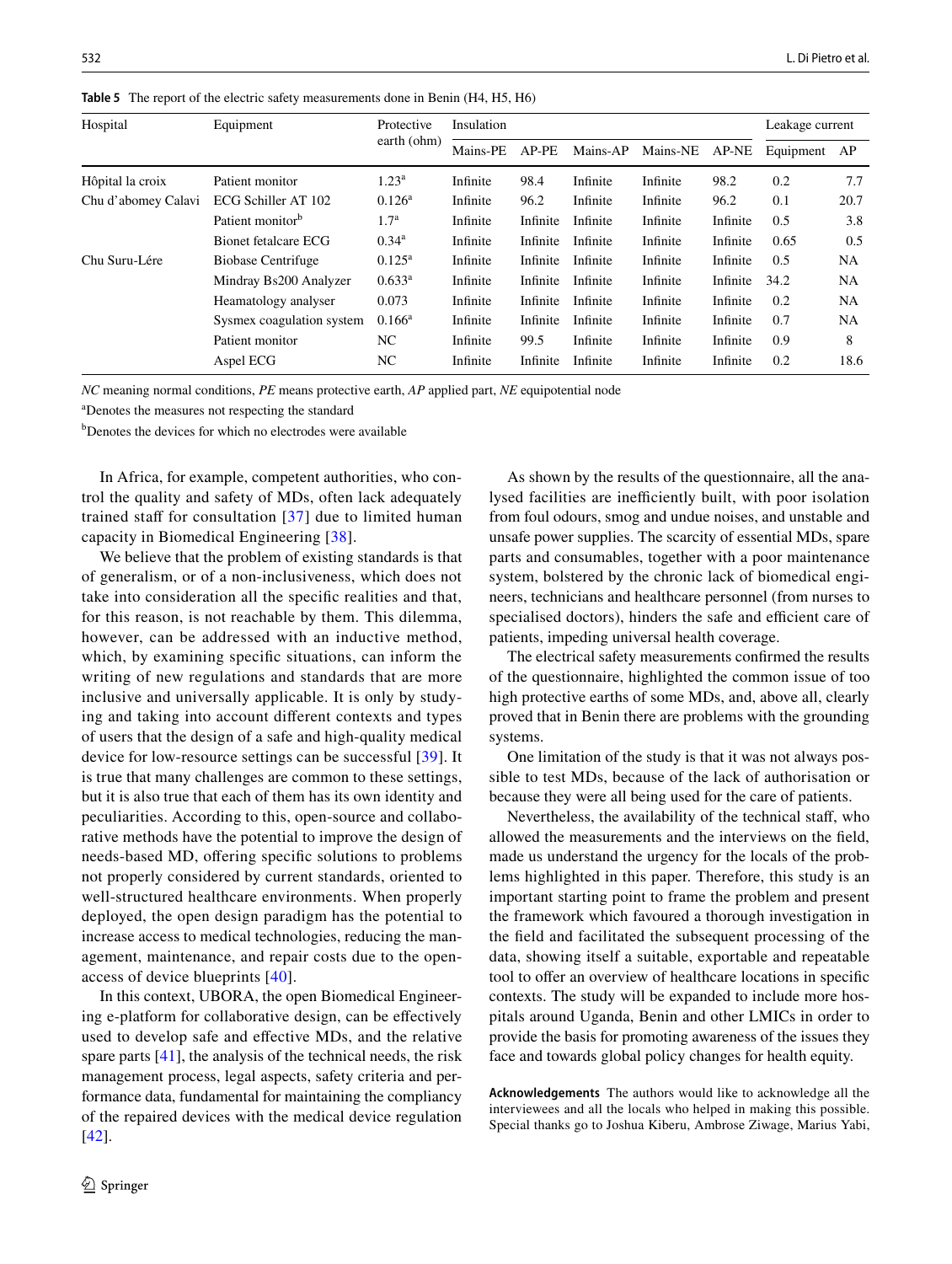nurse Apollinaire, Padre Hough, Yves Kinhouande, Brice Agbanglanon Adjovi A., Cosmas Obini, and Ornella Mangiacasale.

**Funding** DP and LP received support from the University of Warwick with two Warwick Impact Found grants supported by the EPSRC Impact Accelerator Award (EP/K503848/1 and EP/R511808/1). LDP, CDM and AA were supported the European Union's Horizon 2020 research and innovation programme under grant agreement N° 731053.

**Availability of Data and Material** Data related to this study are available upon request to the authors.

### **Compliance with Ethical Standards**

**Conflicts of interest** The authors declare that they have no confict of interest.

**Ethical Approval** The study was performed in accordance with ethical approval REGO-2018-2283.

**Consent to Participate** All the interviewees were asked and gave informed consent to participate.

**Consent for Publication** All the interviewees were asked and gave informed consent to publication.

**Open Access** This article is licensed under a Creative Commons Attribution 4.0 International License, which permits use, sharing, adaptation, distribution and reproduction in any medium or format, as long as you give appropriate credit to the original author(s) and the source, provide a link to the Creative Commons licence, and indicate if changes were made. The images or other third party material in this article are included in the article's Creative Commons licence, unless indicated otherwise in a credit line to the material. If material is not included in the article's Creative Commons licence and your intended use is not permitted by statutory regulation or exceeds the permitted use, you will need to obtain permission directly from the copyright holder. To view a copy of this licence, visit <http://creativecommons.org/licenses/by/4.0/>.

# **References**

- <span id="page-7-0"></span>1. United Nations (UN). *The sustainable development goals,* March 2017. Retrieved May 5, 2020, from [https://sustainabledevelopme](https://sustainabledevelopment.un.org/?menu=1300) [nt.un.org/?menu=1300](https://sustainabledevelopment.un.org/?menu=1300).
- <span id="page-7-1"></span>2. Roth, L., Bempong, D., Babigumira, J. B., Banoo, S., Cooke, E., Jefreys, D., et al. (2018). Expanding global access to essential medicines: Investment priorities for sustainably strengthening medical product regulatory systems. *Globalization and Health, 14*(1), 102.
- <span id="page-7-2"></span>3. Chapman, A. R. (2016). Assessing the universal health coverage target in the Sustainable Development Goals from a human rights perspective. *BMC International Health and Human Rights, 16*(1), 33.
- <span id="page-7-3"></span>4. World Health Organization. (2010). Medical devices: Managing the mismatch: An outcome of the priority medical devices project. World Health Organization. Retrieved May 5, 2020, from [https://](https://apps.who.int/iris/handle/10665/44407) [apps.who.int/iris/handle/10665/44407.](https://apps.who.int/iris/handle/10665/44407)
- <span id="page-7-4"></span>5. Piaggio, D., Medenou, D., Houessouvo, R. C., & Pecchia, L. (2019). Donation of medical devices in low-income countries: Preliminary results from feld studies. In *International conference*

*on medical and biological engineering* (pp. 423–427). Cham: Springer.

- <span id="page-7-5"></span>6. Dyro, J. (Ed.). (2004). *Clinical engineering handbook*. Amsterdam: Elvesier.
- <span id="page-7-6"></span>7. World Health Organization. (2010). Barriers to innovation in the feld of medical devices: Background paper 6, August 2010. World Health Organization. Retrieved May 5, 2020, from [https://apps.](https://apps.who.int/iris/handle/10665/70457) [who.int/iris/handle/10665/70457.](https://apps.who.int/iris/handle/10665/70457)
- <span id="page-7-7"></span>8. Richards-Kortum, R., & Oden, M. (2013). Devices for lowresource health care. *Science, 342*(6162), 1055–1057.
- <span id="page-7-8"></span>9. Malkin, R. A. (2007). Design of health care technologies for the developing world. *Annual Review of Biomedical Engineering, 9,* 567–587.
- <span id="page-7-9"></span>10. Lustick, D. R., & Zaman, M. H. (2011). Biomedical engineering education and practice challenges and opportunities in improving health in developing countries. In *2011 Atlanta conference on science and innovation policy*. IEEE.
- <span id="page-7-10"></span>11. Taylor, A. R., Muelenaer, P., Kochersberger, K. B., Muelenaer, A. A., Bickford, L. R., & Redican, K. (2016). Innovating for global health: Study of healthcare technology failure in southern Malawi. *Annals of Global Health, 82*(3), 600–601.
- <span id="page-7-11"></span>12. Pecchia, L., Piaggio, D., Maccaro, A., Formisano, C., & Iadanza, E. (2020). The inadequacy of regulatory frameworks in time of crisis and in low-resource settings: Personal protective equipment and COVID-19. *Health and Technology*. [https://doi.org/10.1007/](https://doi.org/10.1007/s12553-020-00429-2.pdf) [s12553-020-00429-2.pdf.](https://doi.org/10.1007/s12553-020-00429-2.pdf)
- <span id="page-7-12"></span>13. Buzdugan, M. I., Bălan, H., & Mureşan, D. T. (2010). An electrical power quality problem in an emergency unit from a hospital– Case study. In *SPEEDAM 2010* (pp. 251–256). IEEE.
- <span id="page-7-13"></span>14. Rao, U., Singh, S. N., & Thakur, C. K. (2010). Power quality issues with medical electronics equipment in hospitals. In *2010 International conference on industrial electronics, control and robotics* (pp. 34–38). IEEE.
- <span id="page-7-14"></span>15. Malkin, R. A. (2007). Barriers for medical devices for the developing world. *Expert Review of Medical Devices, 4*(6), 759–763.
- <span id="page-7-15"></span>16. Hsia, R. Y., Mbembati, N. A., Macfarlane, S., & Kruk, M. E. (2012). Access to emergency and surgical care in sub-Saharan Africa: The infrastructure gap. *Health Policy and Planning, 27*(3), 234–244.
- <span id="page-7-17"></span>17. Albutt, K., Yorlets, R. R., Punchak, M., Kayima, P., Namanya, D. B., Anderson, G. A., et al. (2018). You pray to your God: A qualitative analysis of challenges in the provision of safe, timely, and afordable surgical care in Uganda. *PLoS ONE, 13*(4), e0195986.
- <span id="page-7-18"></span>18. Dovlo, D., & Karamagi, H. (2016). Life-saving hospitals-A role in UHO for Africa. Building health dreams. *World Hospitals and*  Health Services: The Official Journal of the International Hospi*tal Federation, 52*(3), 12–16.
- 19. Murthy, S., Leligdowicz, A., & Adhikari, N. K. (2015). Intensive care unit capacity in low-income countries: A systematic review. *PLoS ONE, 10*(1), e0116949.
- 20. Tumukunde, J., Sendagire, C., & Ttendo, S. S. (2019). Development of intensive care in low-resource regions. *Current Anesthesiology Reports, 9*(1), 15–17.
- <span id="page-7-16"></span>21. Firth, P., & Ttendo, S. (2012). Intensive care in low-income countries—A critical need. *The New England Journal of Medicine, 367*(21), 1974–1976.
- <span id="page-7-19"></span>22. Mutale, W., Bosomprah, S., Shankalala, P., Mweemba, O., Chilengi, R., Kapambwe, S., et al. (2018). Assessing capacity and readiness to manage NCDs in primary care setting: Gaps and opportunities based on adapted WHO PEN tool in Zambia. *PLoS ONE, 13*(8), e0200994.
- <span id="page-7-20"></span>23. Musinguzi, G., Bastiaens, H., Wanyenze, R. K., Mukose, A., & Nuwaha, F. (2015). Capacity of health facilities to manage hypertension in Mukono and Buikwe districts in Uganda: Challenges and recommendations. *PLoS ONE, 10*(11), e0142312.